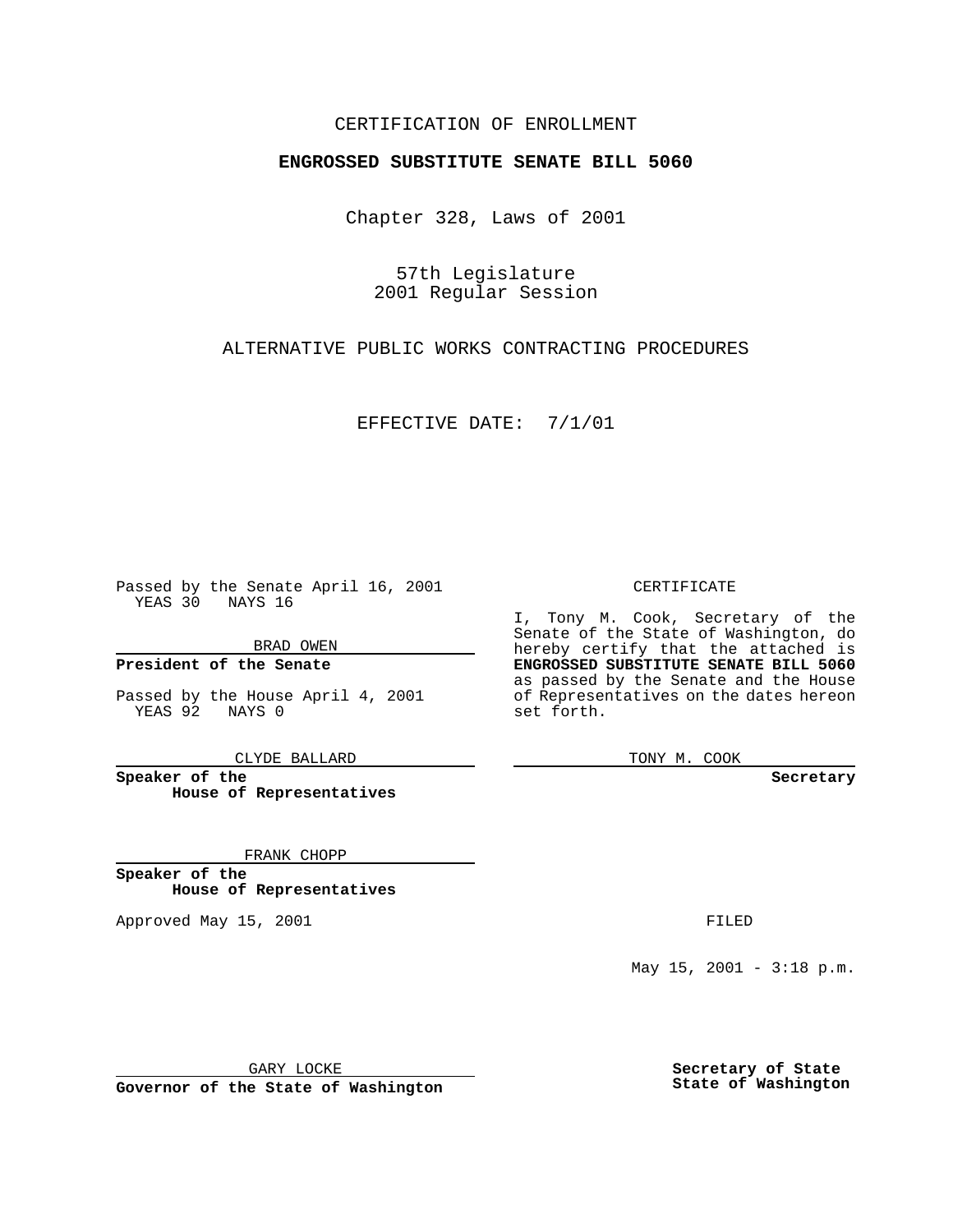## **ENGROSSED SUBSTITUTE SENATE BILL 5060** \_\_\_\_\_\_\_\_\_\_\_\_\_\_\_\_\_\_\_\_\_\_\_\_\_\_\_\_\_\_\_\_\_\_\_\_\_\_\_\_\_\_\_\_\_\_\_

\_\_\_\_\_\_\_\_\_\_\_\_\_\_\_\_\_\_\_\_\_\_\_\_\_\_\_\_\_\_\_\_\_\_\_\_\_\_\_\_\_\_\_\_\_\_\_

AS AMENDED BY THE HOUSE

Passed Legislature - 2001 Regular Session

## **State of Washington 57th Legislature 2001 Regular Session**

**By** Senate Committee on State & Local Government (originally sponsored by Senators Winsley and Patterson)

READ FIRST TIME 03/05/01.

 AN ACT Relating to alternative public works contracting procedures; amending RCW 39.10.020, 39.10.115, and 39.10.902; reenacting and amending RCW 39.10.120; adding new sections to chapter 39.10 RCW; repealing RCW 39.10.050, 39.10.060, and 39.10.110; providing an effective date; and declaring an emergency.

6 BE IT ENACTED BY THE LEGISLATURE OF THE STATE OF WASHINGTON:

7 **Sec. 1.** RCW 39.10.020 and 2000 c 209 s 1 are each amended to read 8 as follows:

9 Unless the context clearly requires otherwise, the definitions in 10 this section apply throughout this chapter.

11 (1) "Alternative public works contracting procedure" means the 12 design-build and the general contractor/construction manager 13 contracting procedures authorized in ((RCW 39.10.050 and 39.10.060)) 14 sections 2 and 3 of this act, respectively.

15 (2) "Public body" means the state department of general 16 administration; the University of Washington; Washington State 17 University; every city with a population greater than ((one hundred 18 fifty)) seventy thousand and any public authority chartered by such 19 city under RCW 35.21.730 through 35.21.755 and specifically authorized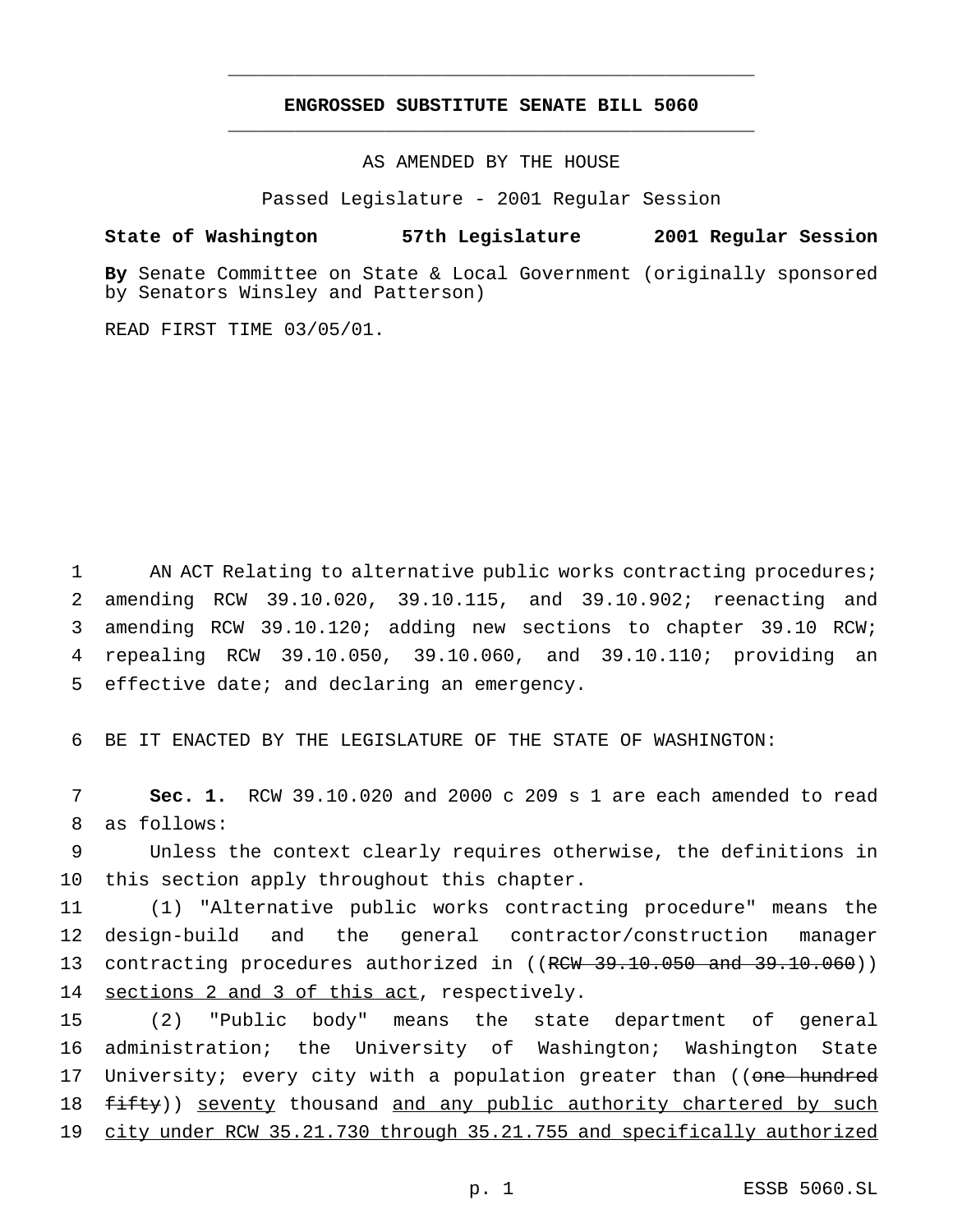1 as provided in RCW 39.10.120(4); ((every city authorized to use the design-build procedure for a water system demonstration project under 3 RCW  $39.10.065(3)$ ;)) every county with a population greater than four 4 hundred fifty thousand; every port district with ((a population)) total 5 revenues greater than ((five hundred thousand)) fifteen million dollars per year; every public utility district with revenues from energy sales 7 greater than twenty-three million dollars per year; and those school districts proposing projects that are considered and approved by the school district project review board under RCW 39.10.115.

 (3) "Public works project" means any work for a public body within the definition of the term public work in RCW 39.04.010.

 NEW SECTION. **Sec. 2.** A new section is added to chapter 39.10 RCW to read as follows:

 (1) Notwithstanding any other provision of law, and after complying with RCW 39.10.030, the following public bodies may utilize the design- build procedure of public works contracting for public works projects authorized under this section: The state department of general administration; the University of Washington; Washington State University; every city with a population greater than seventy thousand and any public authority chartered by such city under RCW 35.21.730 through 35.21.755 and specifically authorized as provided in RCW 39.10.120(4); every county with a population greater than four hundred fifty thousand; every public utility district with revenues from energy 24 sales greater than twenty-three million dollars per year; and every port district with total revenues greater than fifteen million dollars per year. The authority granted to port districts in this section is in addition to and does not affect existing contracting authority under RCW 53.08.120 and 53.08.130. For the purposes of this section, "design-build procedure" means a contract between a public body and another party in which the party agrees to both design and build the facility, portion of the facility, or other item specified in the contract.

 (2) Public bodies authorized under this section may utilize the design-build procedure for public works projects valued over twelve million dollars where:

 (a) The construction activities or technologies to be used are highly specialized and a design-build approach is critical in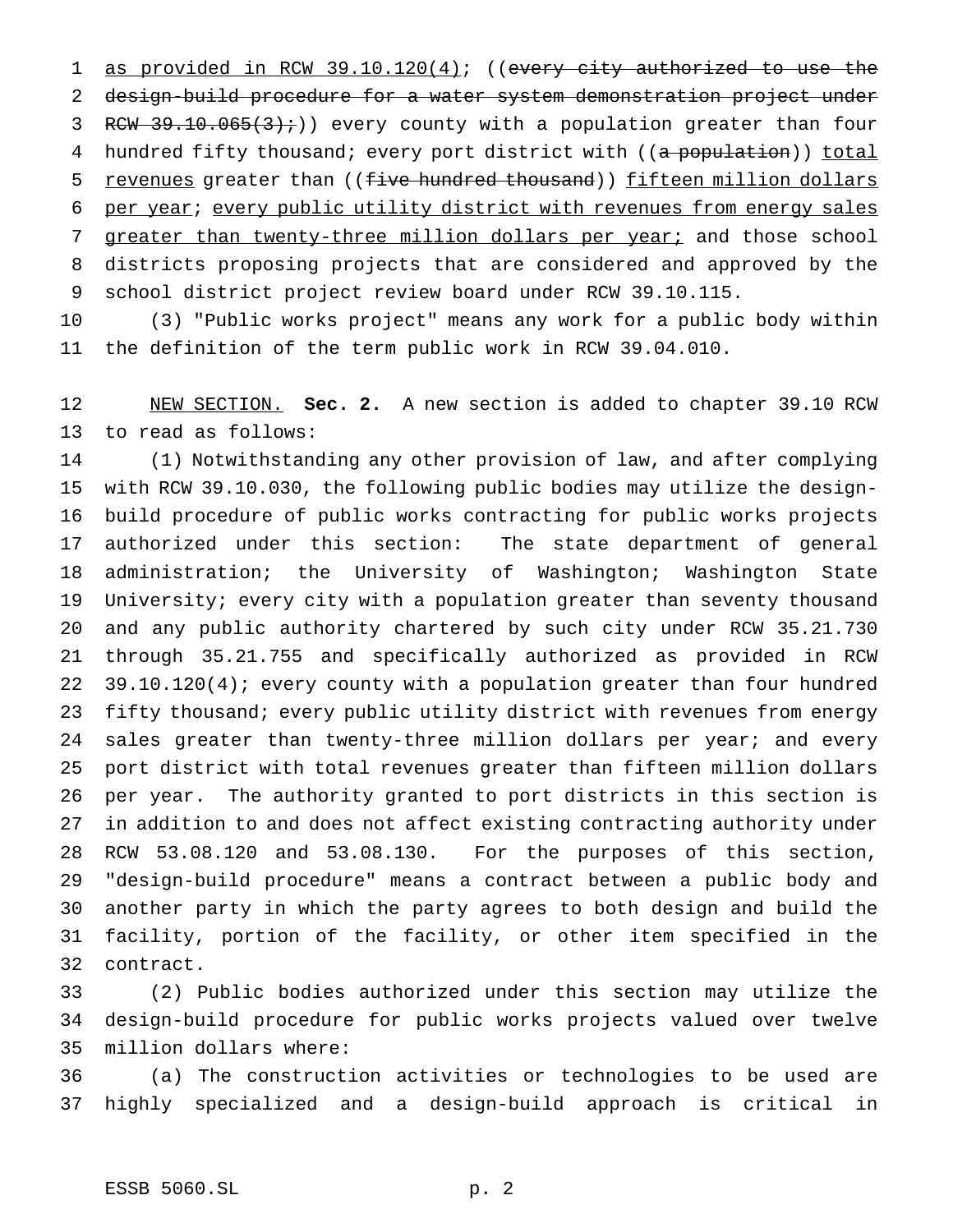developing the construction methodology or implementing the proposed technology; or

 (b) The project design is repetitive in nature and is an incidental part of the installation or construction; or

 (c) Regular interaction with and feedback from facilities users and operators during design is not critical to an effective facility design.

 (3) Public bodies authorized under this section may also use the design-build procedure for the following projects that meet the criteria in subsection (2)(b) and (c) of this section:

 (a) The construction or erection of preengineered metal buildings or prefabricated modular buildings, regardless of cost; or

 (b) The construction of new student housing projects valued over five million dollars.

 (4) Contracts for design-build services shall be awarded through a competitive process utilizing public solicitation of proposals for design-build services. The public body shall publish at least once in a legal newspaper of general circulation published in or as near as possible to that part of the county in which the public work will be done, a notice of its request for proposals for design-build services and the availability and location of the request for proposal documents. The request for proposal documents shall include:

 (a) A detailed description of the project including programmatic, performance, and technical requirements and specifications, functional and operational elements, minimum and maximum net and gross areas of any building, and, at the discretion of the public body, preliminary engineering and architectural drawings;

(b) The reasons for using the design-build procedure;

 (c) A description of the qualifications to be required of the proposer including, but not limited to, submission of the proposer's accident prevention program;

 (d) A description of the process the public body will use to evaluate qualifications and proposals, including evaluation factors and the relative weight of factors. Evaluation factors shall include, but not be limited to: Proposal price; ability of professional personnel; past performance on similar projects; ability to meet time and budget requirements; ability to provide a performance and payment bond for the project; recent, current, and projected work loads of the firm; 39 location; and the concept of the proposal;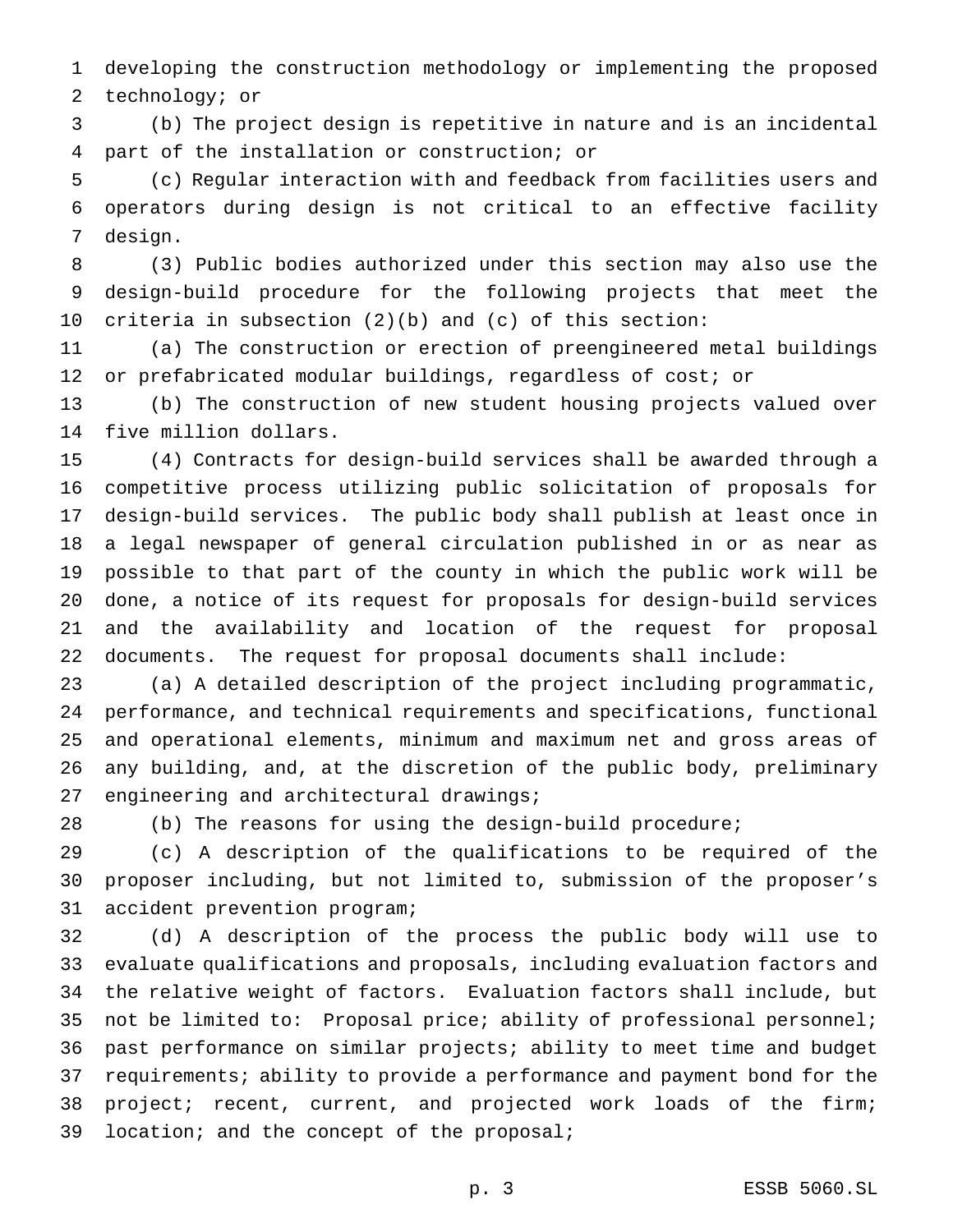- 
- (e) The form of the contract to be awarded;

 (f) The amount to be paid to finalists submitting best and final proposals who are not awarded a design-build contract; and

(g) Other information relevant to the project.

 (5) The public body shall establish a committee to evaluate the proposals based on the factors, weighting, and process identified in the request for proposals. Based on its evaluation, the public body shall select not fewer than three nor more than five finalists to submit best and final proposals. The public body may, in its sole discretion, reject all proposals. Design-build contracts shall be awarded using the procedures in (a) or (b) of this subsection.

 (a) Best and final proposals shall be evaluated and scored based on the factors, weighting, and process identified in the initial request for proposals. The public body may score the proposals using a system that measures the quality and technical merits of the proposal on a unit price basis. Final proposals may not be considered if the proposal cost is greater than the maximum allowable construction cost identified in the initial request for proposals. The public body shall initiate negotiations with the firm submitting the highest scored best and final proposal. If the public body is unable to execute a contract with the firm submitting the highest scored best and final proposal, negotiations with that firm may be suspended or terminated and the public body may proceed to negotiate with the next highest scored firm. Public bodies shall continue in accordance with this procedure until a contract agreement is reached or the selection process is terminated.

 (b) If the public body determines that all finalists are capable of producing plans and specifications that adequately meet project requirements, the public body may award the contract to the firm that submits the responsive best and final proposal with the lowest price.

 (6) The firm awarded the contract shall provide a performance and payment bond for the contracted amount. The public body shall provide appropriate honorarium payments to finalists submitting best and final proposals who are not awarded a design-build contract. Honorarium payments shall be sufficient to generate meaningful competition among potential proposers on design-build projects.

 NEW SECTION. **Sec. 3.** A new section is added to chapter 39.10 RCW to read as follows: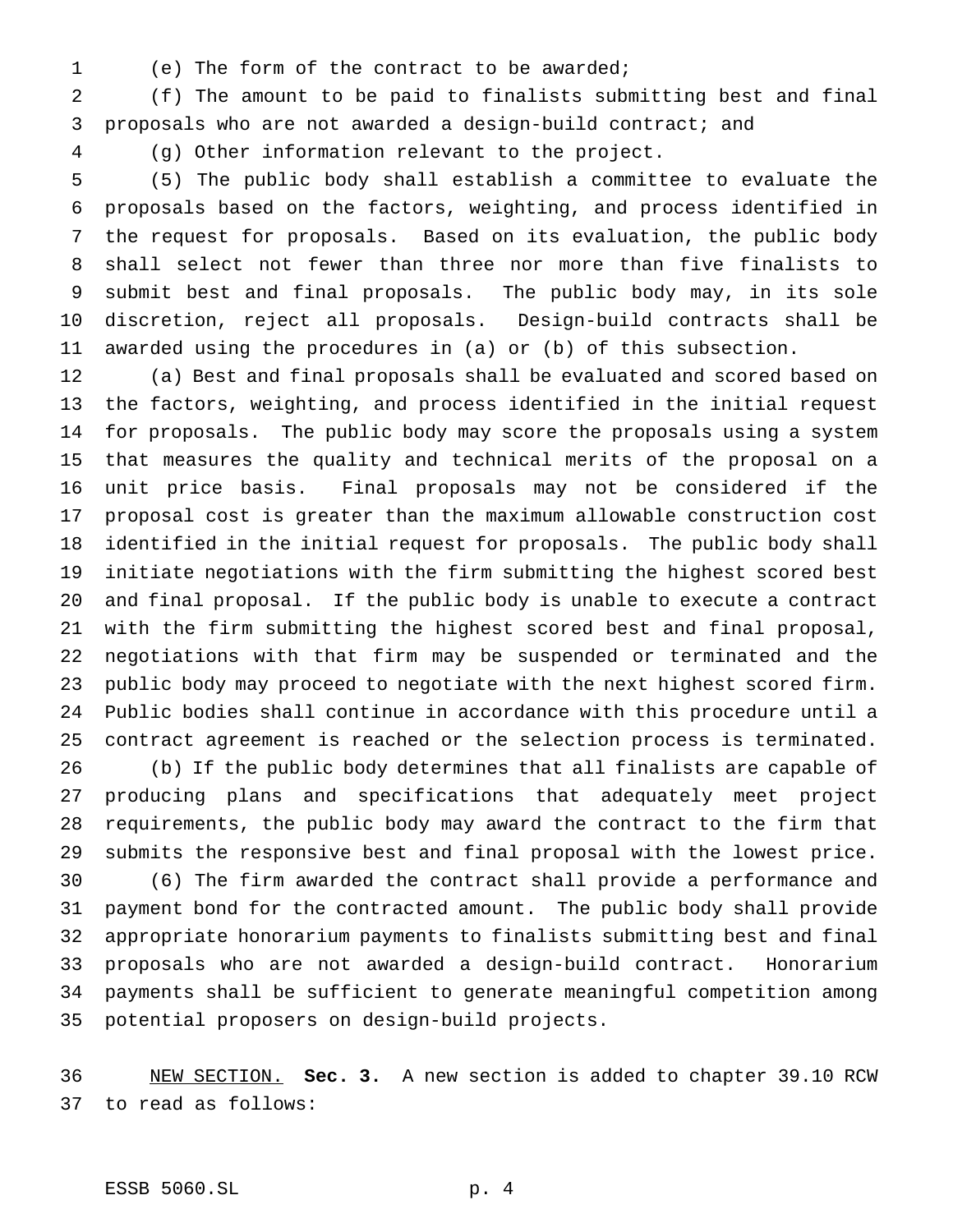(1) Notwithstanding any other provision of law, and after complying with RCW 39.10.030, a public body may utilize the general contractor/construction manager procedure of public works contracting for public works projects authorized under subsection (2) of this section. For the purposes of this section, "general contractor/construction manager" means a firm with which a public body has selected and negotiated a maximum allowable construction cost to be guaranteed by the firm, after competitive selection through formal advertisement and competitive bids, to provide services during the design phase that may include life-cycle cost design considerations, value engineering, scheduling, cost estimating, constructability, alternative construction options for cost savings, and sequencing of work, and to act as the construction manager and general contractor during the construction phase.

 (2) Except those school districts proposing projects that are considered and approved by the school district project review board, public bodies authorized under this section may utilize the general contractor/construction manager procedure for public works projects valued over twelve million dollars where:

 (a) Implementation of the project involves complex scheduling requirements; or

 (b) The project involves construction at an existing facility which must continue to operate during construction; or

 (c) The involvement of the general contractor/construction manager during the design stage is critical to the success of the project.

 (3) Public bodies should select general contractor/construction managers early in the life of public works projects, and in most situations no later than the completion of schematic design.

 (4) Contracts for the services of a general contractor/construction manager under this section shall be awarded through a competitive process requiring the public solicitation of proposals for general contractor/construction manager services. The public solicitation of proposals shall include: A description of the project, including programmatic, performance, and technical requirements and specifications when available; the reasons for using the general contractor/construction manager procedure; a description of the qualifications to be required of the proposer, including submission of the proposer's accident prevention program; a description of the process the public body will use to evaluate qualifications and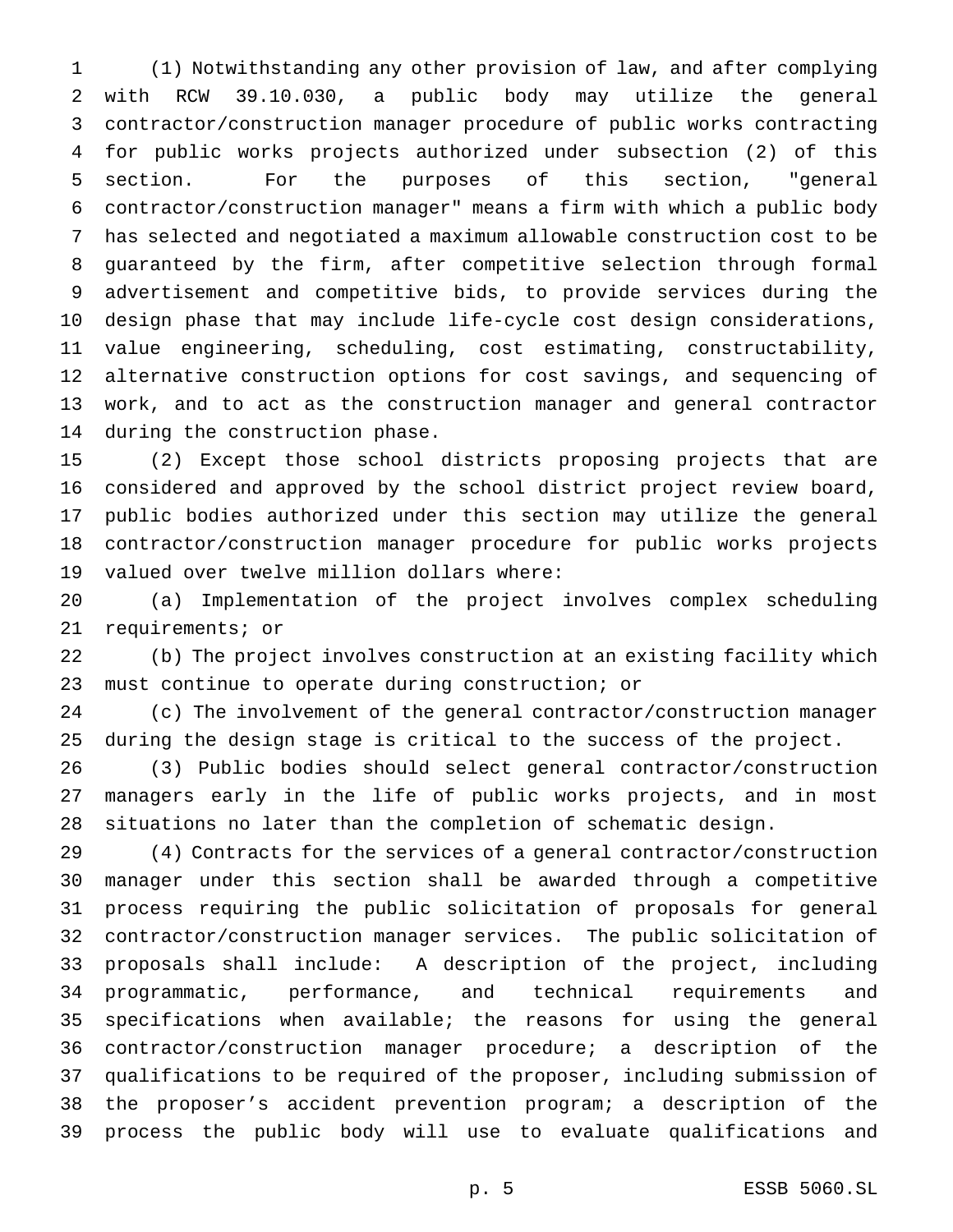proposals, including evaluation factors and the relative weight of factors; the form of the contract to be awarded; the estimated maximum allowable construction cost; and the bid instructions to be used by the general contractor/construction manager finalists. Evaluation factors shall include, but not be limited to: Ability of professional personnel, past performance in negotiated and complex projects, and ability to meet time and budget requirements; the scope of work the general contractor/construction manager proposes to self-perform and its ability to perform it; location; recent, current, and projected work loads of the firm; and the concept of their proposal. A public body shall establish a committee to evaluate the proposals. After the committee has selected the most qualified finalists, these finalists shall submit final proposals, including sealed bids for the percent fee, which is the percentage amount to be earned by the general contractor/construction manager as overhead and profit, on the estimated maximum allowable construction cost and the fixed amount for the detailed specified general conditions work. The public body shall select the firm submitting the highest scored final proposal using the evaluation factors and the relative weight of factors published in the public solicitation of proposals.

 (5) The maximum allowable construction cost may be negotiated between the public body and the selected firm after the scope of the project is adequately determined to establish a guaranteed contract cost for which the general contractor/construction manager will provide a performance and payment bond. The guaranteed contract cost includes the fixed amount for the detailed specified general conditions work, the negotiated maximum allowable construction cost, the percent fee on the negotiated maximum allowable construction cost, and sales tax. If the public body is unable to negotiate a satisfactory maximum allowable construction cost with the firm selected that the public body determines to be fair, reasonable, and within the available funds, negotiations with that firm shall be formally terminated and the public body shall negotiate with the next highest scored firm and continue until an agreement is reached or the process is terminated. If the maximum allowable construction cost varies more than fifteen percent from the bid estimated maximum allowable construction cost due to requested and approved changes in the scope by the public body, the percent fee shall be renegotiated.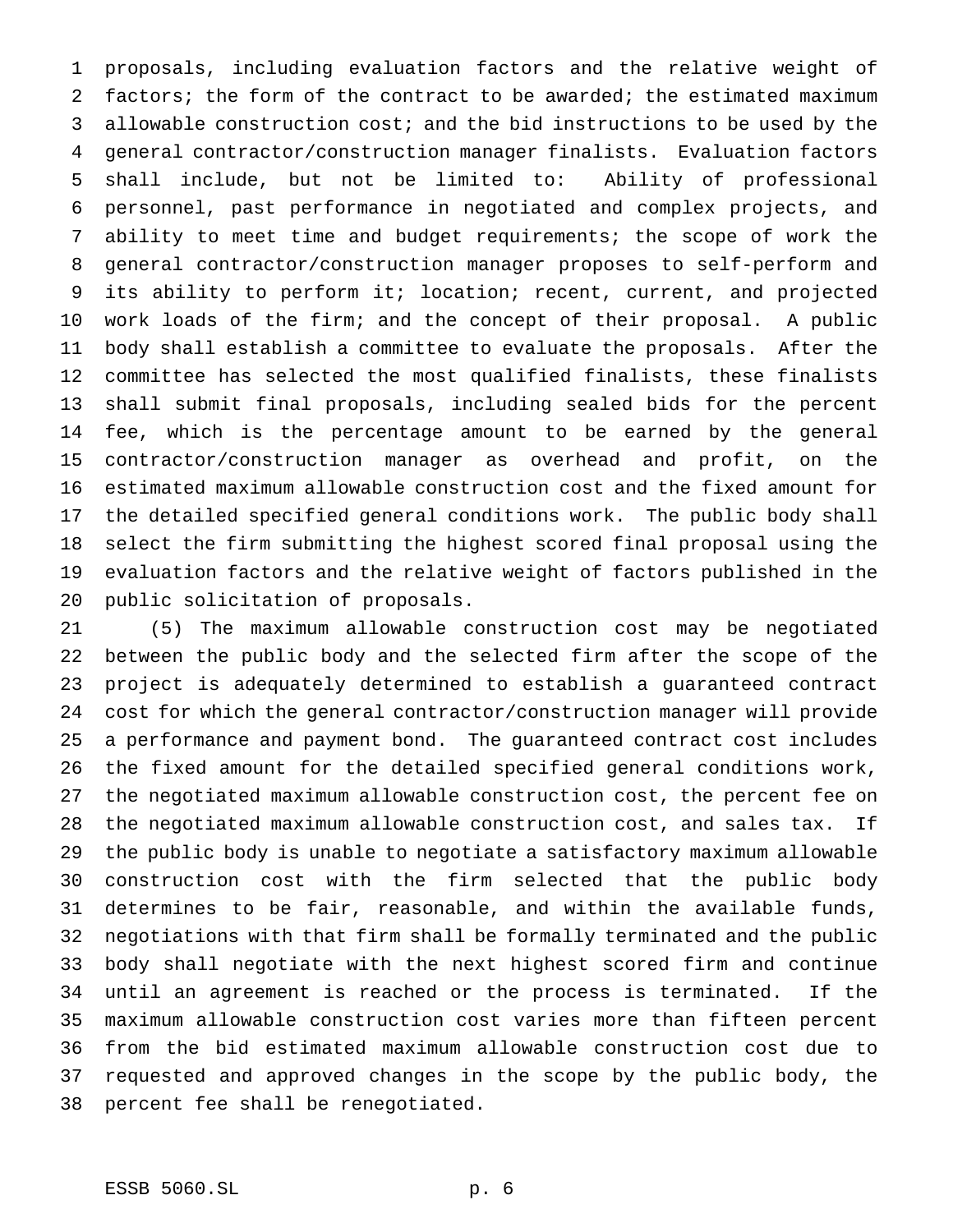(6) All subcontract work shall be competitively bid with public bid openings. When critical to the successful completion of a subcontractor bid package and after publication of notice of intent to determine bidder eligibility in a legal newspaper of general circulation published in or as near as possible to that part of the county in which the public work will be done at least twenty days before requesting qualifications from interested subcontract bidders, the owner and general contractor/construction manager may determine subcontractor bidding eligibility using the following evaluation criteria:

 (a) Adequate financial resources or the ability to secure such resources;

 (b) History of successful completion of a contract of similar type and scope;

 (c) Project management and project supervision personnel with experience on similar projects and the availability of such personnel 17 for the project;

 (d) Current and projected workload and the impact the project will 19 have on the subcontractor's current and projected workload;

 (e) Ability to accurately estimate the subcontract bid package scope of work;

 (f) Ability to meet subcontract bid package shop drawing and other coordination procedures;

 (g) Eligibility to receive an award under applicable laws and regulations; and

 (h) Ability to meet subcontract bid package scheduling requirements.

 The owner and general contractor/construction manager shall weigh the evaluation criteria and determine a minimum acceptable score to be considered an eligible subcontract bidder.

 After publication of notice of intent to determine bidder eligibility, subcontractors requesting eligibility shall be provided the evaluation criteria and weighting to be used by the owner and general contractor/construction manager to determine eligible subcontract bidders. After the owner and general contractor/construction manager determine eligible subcontract bidders, subcontractors requesting eligibility shall be provided the results and scoring of the subcontract bidder eligibility determination.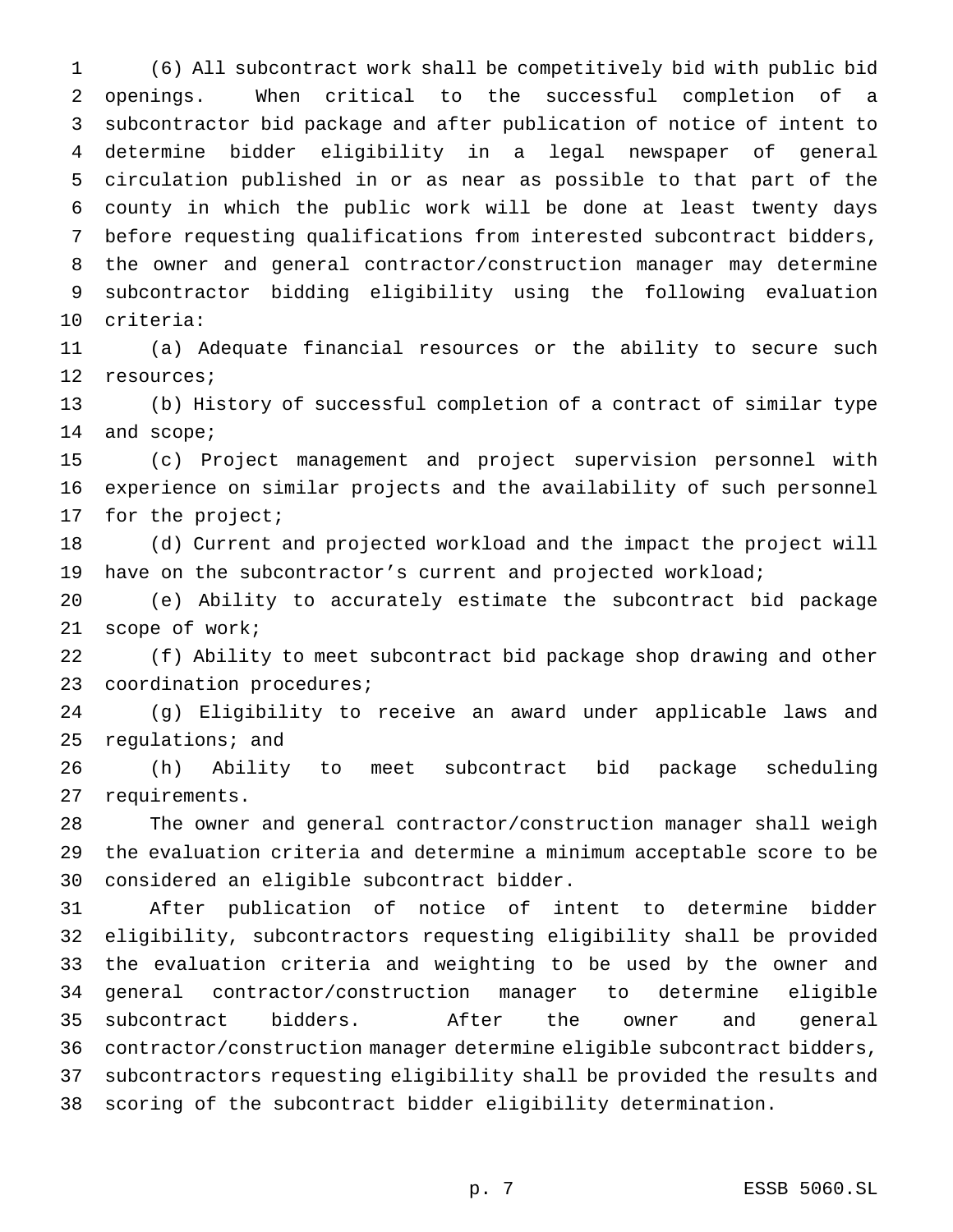Subcontract bid packages shall be awarded to the responsible bidder submitting the low responsive bid. The requirements of RCW 39.30.060 apply to each subcontract bid package. All subcontractors who bid work over three hundred thousand dollars shall post a bid bond and all subcontractors who are awarded a contract over three hundred thousand dollars shall provide a performance and payment bond for their contract amount. All other subcontractors shall provide a performance and payment bond if required by the general contractor/construction manager. A low bidder who claims error and fails to enter into a contract is prohibited from bidding on the same project if a second or subsequent call for bids is made for the project. Except as provided for under subsection (7) of this section, bidding on subcontract work by the general contractor/construction manager or its subsidiaries is prohibited. The general contractor/construction manager may negotiate with the low-responsive bidder in accordance with RCW 39.10.080 or, if unsuccessful in such negotiations, rebid.

 (7) The general contractor/construction manager, or its subsidiaries, may bid on subcontract work if:

 (a) The work within the subcontract bid package is customarily performed by the general contractor/construction manager;

(b) The bid opening is managed by the public body; and

 (c) Notification of the general contractor/construction manager's intention to bid is included in the public solicitation of bids for the bid package.

 In no event may the value of subcontract work performed by the general contractor/construction manager exceed thirty percent of the negotiated maximum allowable construction cost.

 (8) A public body may include an incentive clause in any contract awarded under this section for savings of either time or cost or both from that originally negotiated. No incentives granted may exceed five percent of the maximum allowable construction cost. If the project is completed for less than the agreed upon maximum allowable construction cost, any savings not otherwise negotiated as part of an incentive clause shall accrue to the public body. If the project is completed for more than the agreed upon maximum allowable construction cost, excepting increases due to any contract change orders approved by the public body, the additional cost shall be the responsibility of the general contractor/construction manager.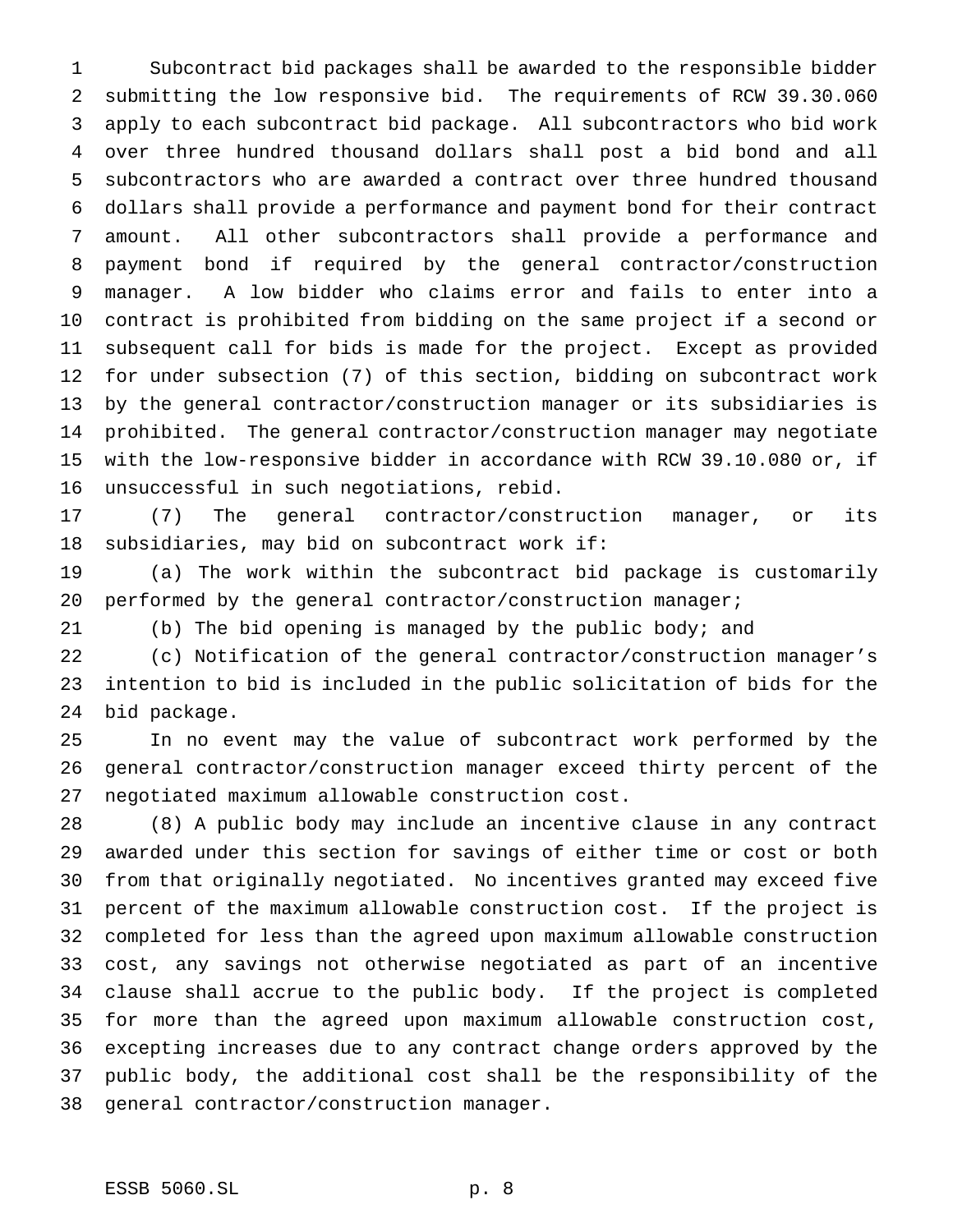**Sec. 4.** RCW 39.10.115 and 2000 c 209 s 4 are each amended to read as follows:

 (1) The school district project review board is established to review school district proposals submitted by school districts to use alternative public works contracting procedures. The board shall select and approve qualified projects based upon an evaluation of the information submitted by the school district under subsection (2) of 8 this section. ((The membership of the board shall be selected by the 9 independent oversight committee as established under RCW 39.10.110)) 10 After July 1, 2001, any appointments for full terms or to fill a 11 vacancy shall be made by the governor and shall include the following representatives, each having experience with public works or commercial construction: One representative from the office of the superintendent of public instruction; one representative from the office of financial management; two representatives from the construction industry, one of whom works for a construction company with gross annual revenues of twenty million dollars or less; one representative from the specialty contracting industry; one representative from organized labor; one representative from the design industry; one representative from a public body previously authorized under this chapter to use an alternative public works contracting procedure who has experience using such alternative contracting procedures; one representative from school districts with ten thousand or more annual average full-time equivalent pupils; and one representative from school districts with fewer than ten thousand average full-time equivalent pupils. Each member shall be appointed for a term of three years, with the first three-year term commencing after June 8, 2000. Any member of the school district project review board who is directly affiliated with any applicant before the board must recuse him or herself from consideration of the application.

 (2) A school district seeking to use alternative contracting procedures authorized under this chapter shall file an application with the school district project review board. The application form shall require the district to submit a detailed statement of the proposed project, including the school district's name; student population based upon October full-time equivalents; the current projected total budget for the project, including the estimated construction costs, costs for professional services, equipment and furnishing costs, off-site costs, contract administration costs, and other related project costs; the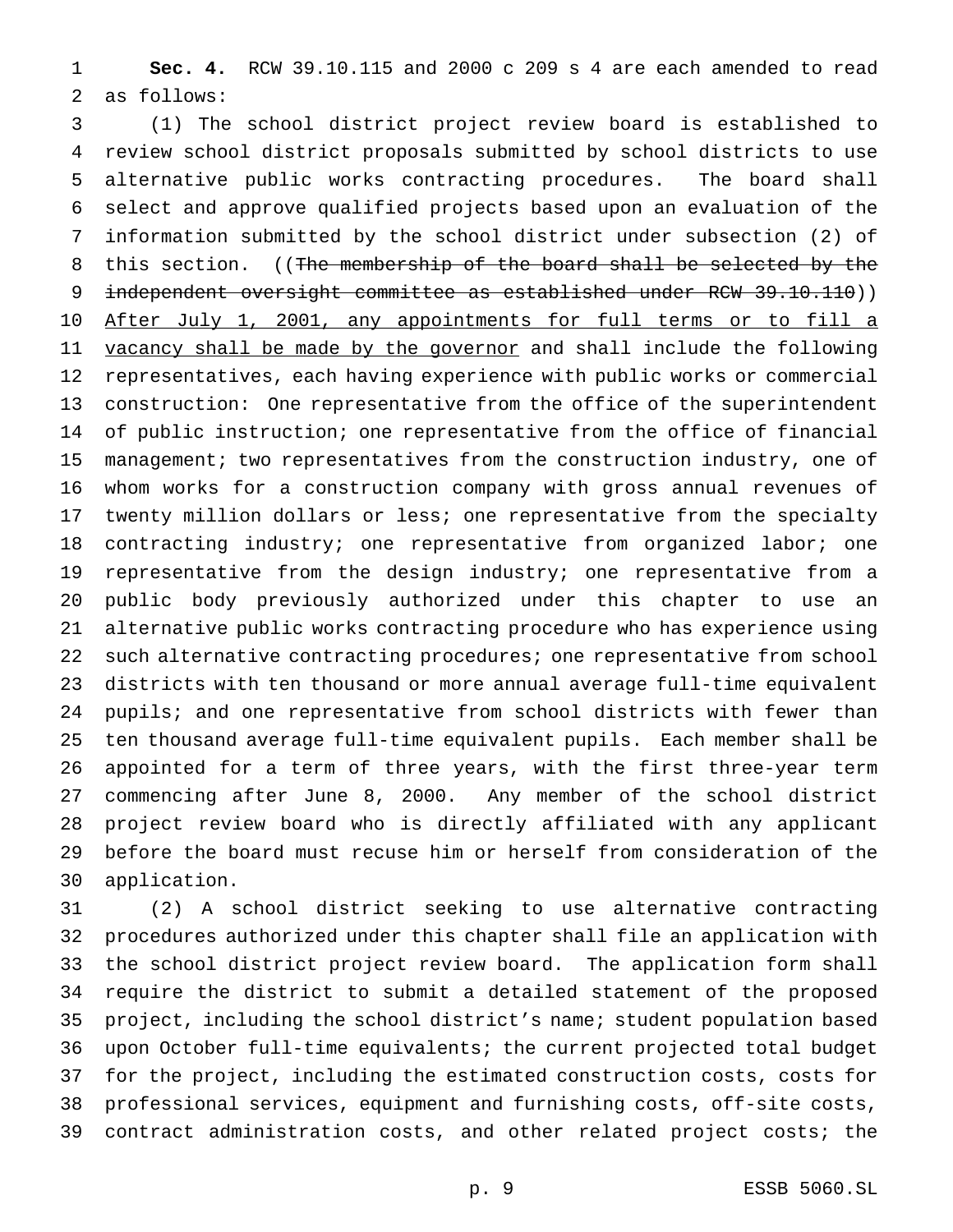anticipated project design and construction schedule; a summary of the school district's construction activity for the preceding six years; and an explanation of why the school district believes the use of an alternative contracting procedure is in the public interest and why the school district is qualified to use an alternative contracting procedure, including a summary of the relevant experience of the school district's management team. The applicant shall also provide in a timely manner any other information concerning implementation of projects under this chapter requested by the school district project review board to assist in its consideration.

 (3) Any school district whose application is approved by the school district project review board shall comply with the public notification and review requirements in RCW 39.10.030.

 (4) Any school district whose application is approved by the school district project review board shall not use as an evaluation factor whether a contractor submitting a bid for the approved project has had prior general contractor/construction manager procedure experience.

18 (((5) The school district project review board shall prepare and 19 issue a report reviewing the use of the alternative public works contracting procedures by school districts. The board shall report to the independent oversight committee at least sixty days before the 22 oversight committee is required to report to the legislature under RCW  $23 \quad 39.10.110(4).$ 

 **Sec. 5.** RCW 39.10.120 and 1997 c 376 s 7 and 1997 c 220 s 404 are each reenacted and amended to read as follows:

 (1) Except as provided in subsections (2) and (3) of this section, the alternative public works contracting procedures authorized under this chapter are limited to public works contracts signed before July 29 1, ((2001)) 2007. Methods of public works contracting authorized by RCW 39.10.050 and 39.10.060 or sections 2 and 3 of this act shall remain in full force and effect until completion of contracts signed 32 before July 1, ((2001)) 2007.

 (2) For the purposes of a baseball stadium as defined in RCW 82.14.0485, the design-build contracting procedures under RCW 39.10.050 shall remain in full force and effect until completion of contracts signed before December 31, 1997.

 (3) For the purposes of a stadium and exhibition center, as defined in RCW 36.102.010, the design-build contracting procedures under RCW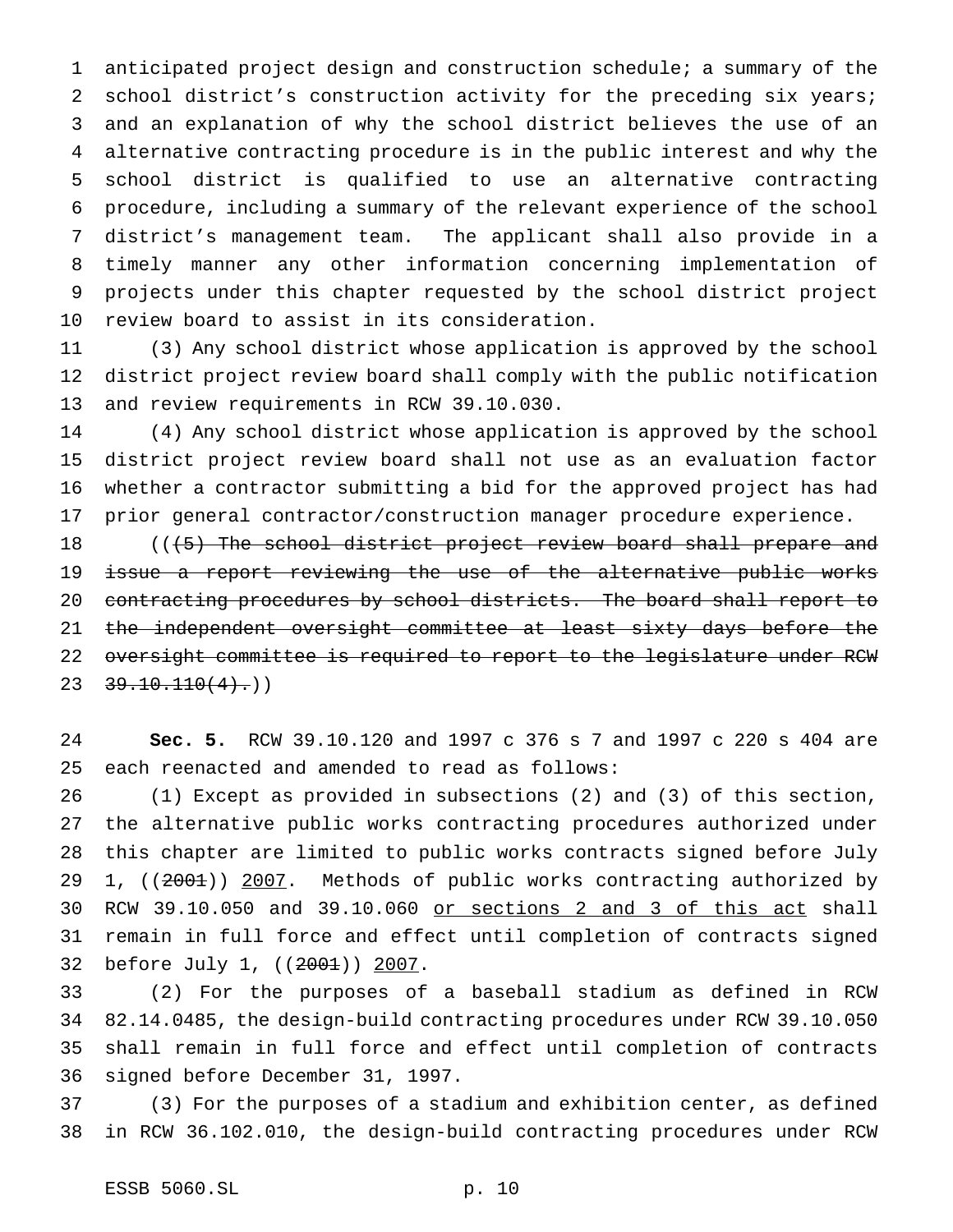39.10.050 or section 2 of this act shall remain in full force and effect until completion of contracts signed before December 31, 2002. (4) A public authority chartered by a city that is a public body 4 may utilize an alternative public works contracting procedure under this chapter only after receiving specific authorization on a project- by-project basis from the governing body of the city. For purposes of public authorities authorized to use alternative public works 8 contracting procedures under this chapter, the city chartering any such public authority shall itself comply with RCW 39.10.030 on behalf of 10 the public authority.

 **Sec. 6.** RCW 39.10.902 and 1997 c 376 s 8 are each amended to read as follows: The following acts or parts of acts, as now existing or hereafter 14 amended, are each repealed, effective July 1, ((2001)) 2007: (1) RCW 39.10.010 and 1994 c 132 s 1; (2) RCW 39.10.020 and section 1 of this act, 2000 c 209 s 1, 1997 c 376 s 1, & 1994 c 132 s 2; 18 (3) RCW 39.10.030 and 1997 c 376 s 2 & 1994 c 132 s 3; (4) RCW 39.10.040 and 1994 c 132 s 4; 20 (5) ((RCW  $39.10.050$  and  $1994$  c  $132$  s 5)) Section 2 of this act; 21 (6) ((RCW 39.10.060 and 1994 c 132 s 6)) Section 3 of this act; (7) RCW 39.10.065 and 1997 c 376 s 5; (8) RCW 39.10.067 and 2000 c 209 s 3; (9) RCW 39.10.070 and 1994 c 132 s 7; 25 ( $(\frac{49}{10})$  (10) RCW 39.10.080 and 1994 c 132 s 8; 26 ( $(\overline{(10)})$   $(11)$  RCW 39.10.090 and 1994 c 132 s 9; 27 ( $(\frac{11}{1})$ ) (12) RCW 39.10.100 and 1994 c 132 s 10;  $((+12)$  RCW 39.10.110 and 1994 c 132 s 11 $\dot{r}$ )) (13) RCW 39.10.115 and section 4 of this act & 2000 c 209 s 4; (14) RCW 39.10.900 and 1994 c 132 s 13; and 31 ( $(\frac{14}{14})$ ) (15) RCW 39.10.901 and 1994 c 132 s 14(( $\frac{1}{14}$  and  $(15)$  RCW 39.10.902 and 1994 c 132 s 15)). NEW SECTION. **Sec. 7.** The following acts or parts of acts are each repealed: (1) RCW 39.10.050 (Design-build procedure--Which public bodies may

use) and 1997 c 376s3& 1994 c 132 s 5;